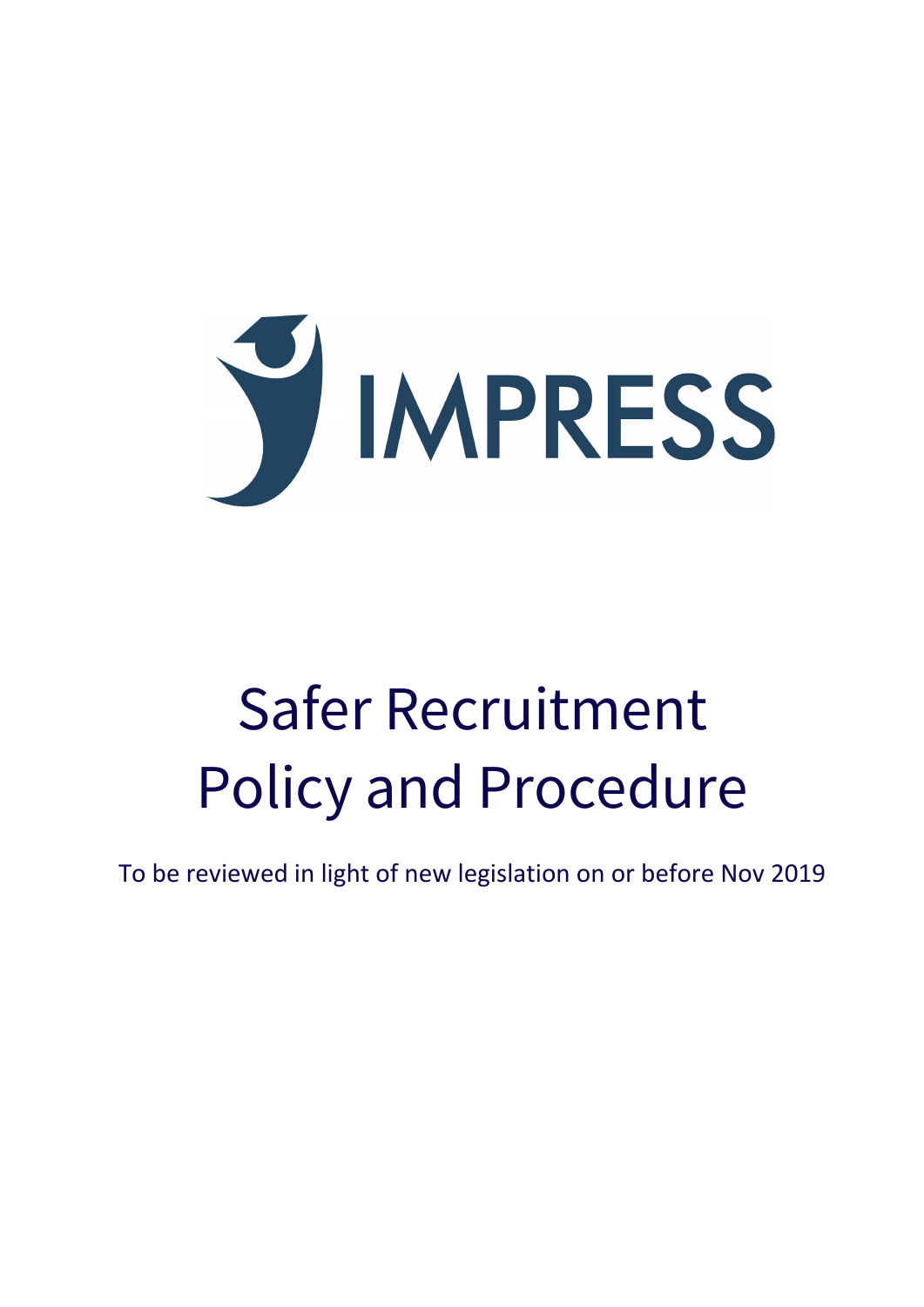# Our Commitment

We are committed to taking positive action in the light of the Equality Act 2010 with regard to the needs of people with protected characteristics. These are age, disability, pregnancy and maternity, religion and belief, race, sex, sexual orientation, gender reassignment and marriage and civil partnership.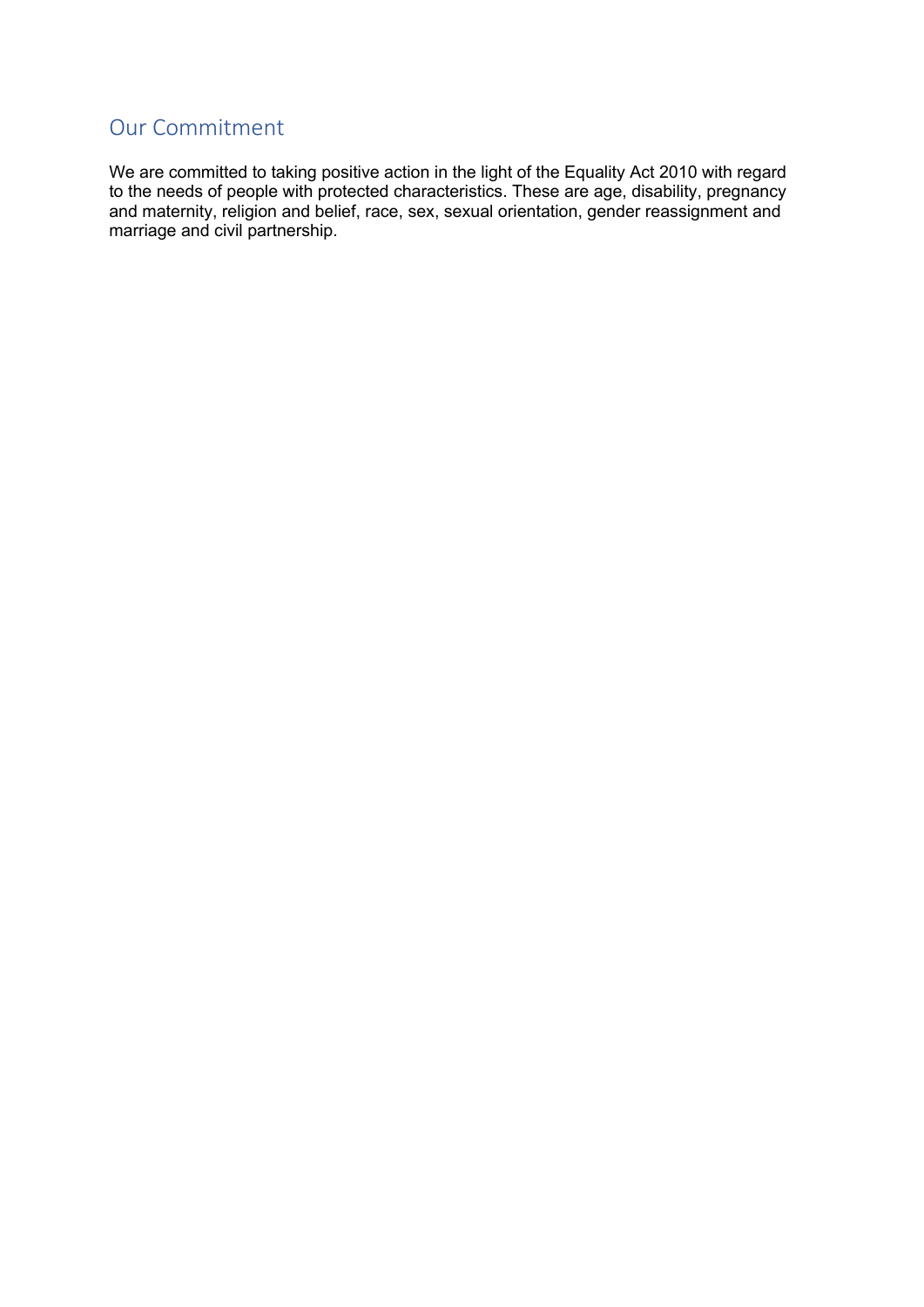# Table of Contents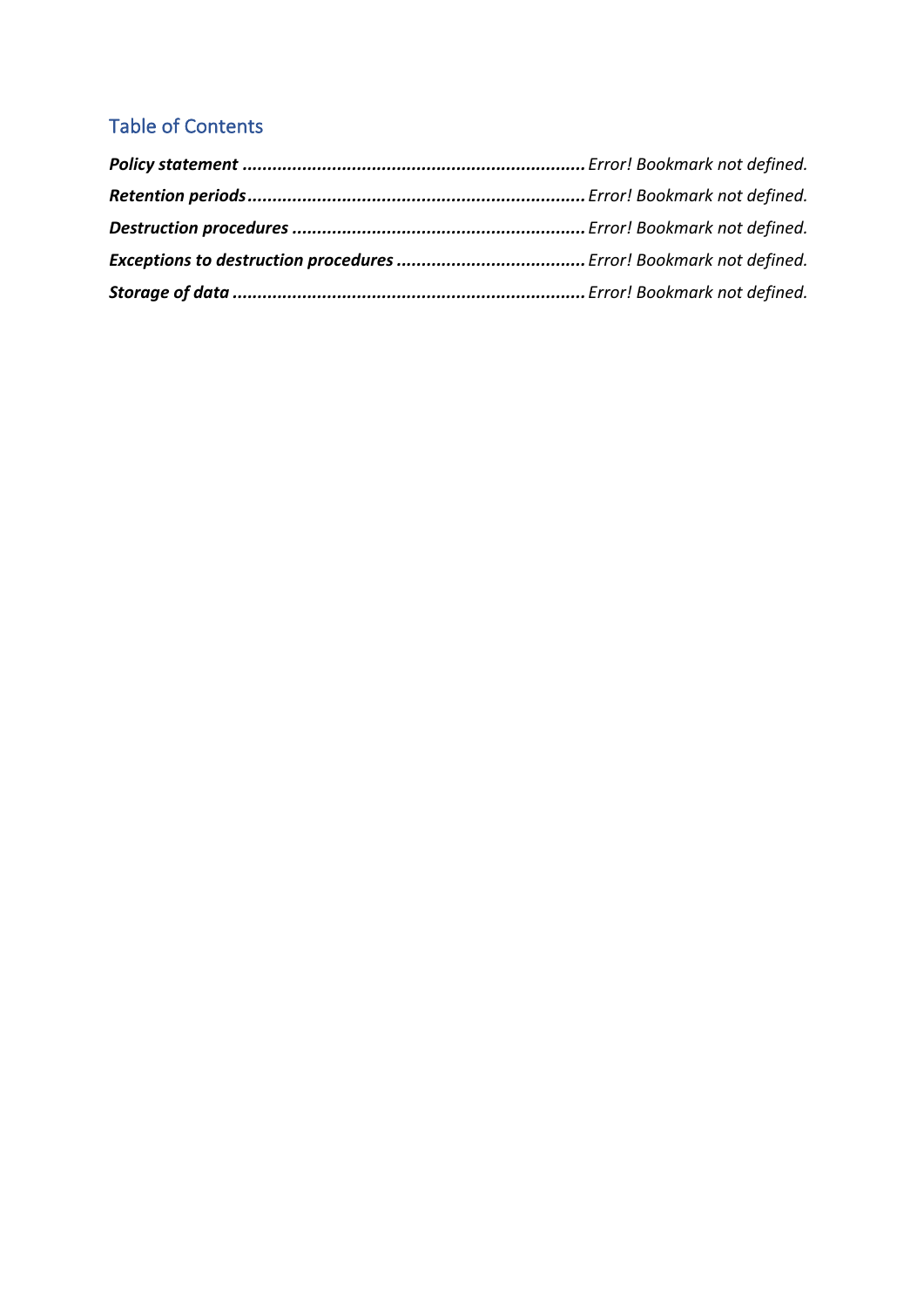## Purpose

- 1.1 Impress the Examiner recognises that its staff are fundamental to its success and it must therefore attract and retain staff of the highest calibre. This policy is a framework which sets out the requirements of the recruitment process and all relevant employment legislation.
- 1.2 These procedures take into account relevant legislation and guidance, including the Department for Education Working Together to Safeguard Children guidance, the Keeping Children Safe in Education and Safer Recruitment in Education guidance and the Equality Act 2010 Code of Practice.
- 1.3 ItE is committed to safeguarding and promoting the welfare of children and young people in its academies and expects all staff volunteers to share this commitment. It follows a rigorous selection process in order to meet this responsibility.

# Scope

2.1 This policy and procedure covers all activities that form part of the recruitment and selection of Freelance Teachers, and these standards should be adhered to all times when recruiting and selecting individuals for all roles within the company. This policy covers all ItE staff and it is essential that any employee involved in any aspect of the recruitment and/or selection of staff is aware of and follows this policy and procedure.

# Equal Opportunities

- 3.1 ItE is committed to eliminating discrimination and encouraging diversity amongst our employees/freelance tutors. We are committed to provide equality and fairness for all of our recruitment and employment practices and not to discriminate on grounds of age, disability, gender assignment, marriage/civil partnership status, pregnancy and maternity, race, religion or belief, sex or sexual orientation. We oppose all forms of unlawful and unfair discrimination.
- 3.2 The appointment and recruitment procedure must always be applied fairly and in accordance with employment law.
- 3.3 ItE comply fully with the provisions of the Rehabilitation of Offenders Act.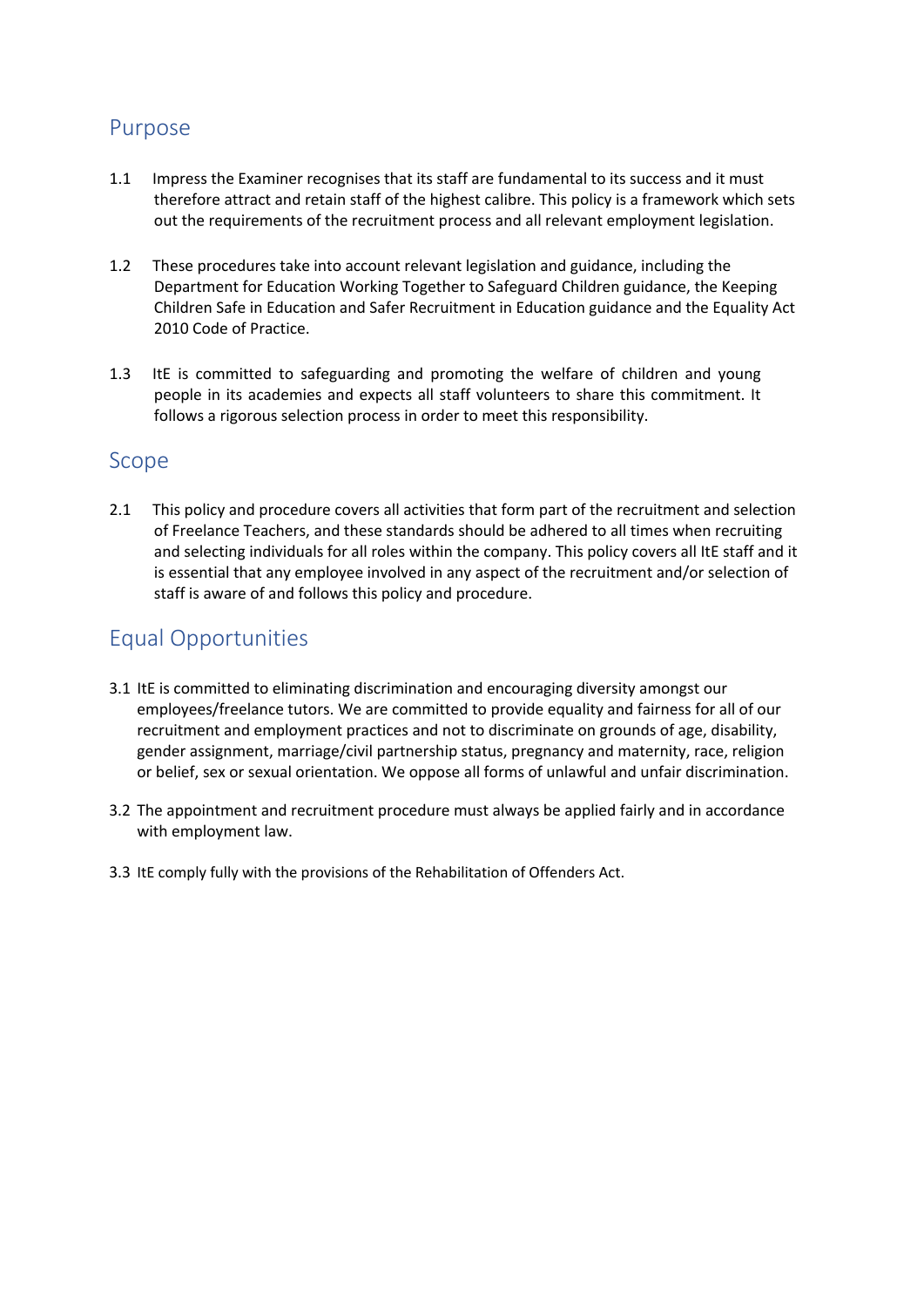# Core Principles

- 4.1 ItE has a principle of open competition in its approach to recruitment and will seek to recruit the best candidate for the job. The recruitment and selection process should ensure the identification of the best candidate suited to the role, to ItE and to the institutions we work with.
- 4.2 ItE will ensure reasonable adjustments are made to all stages of the recruitment process as required in order for candidates with a disability to be interviewed and/or appointed to the post.
- 4.3 ItE will ensure that recruitment and selection of staff is conducted in a professional, timely and responsive manner and in compliance with current employment legislation.
- 4.4 If an ItE employee has close personal or familial relationship with an applicant they must declare this as soon as they are aware of an individual's application and avoid an involvement in the recruitment process. If based on this procedure they would normally be involved in the process, then another manager of equivalent or higher seniority will replace them.
- 4.5 All documentation relating to applicants will be treated confidentially in accordance with the Data Protection Act (DPA) and Data Protection Policy. Applicants will have the right to access any documentation held on them in accordance with the Freedom of Information Act and Data Protection Policy.

### Recruitment & Selection Procedure

5.1 This procedure outlines the key stages of recruitment and selection for a vacant post. A commitment to safeguarding should be clear and explicit at all stages of the recruitment and selection process.

#### Preparation Stage

- 5.2 The job description must accurately reflect the requirements of the post, and must reference the responsibility for safeguarding and promoting the welfare of children
- 5.3 The person specification should state the essential and desirable criteria in terms of skills, aptitudes, knowledge and experience for the job. The person specification must reference suitability to work with children as an essential criterion. Care must be taken to ensure that criteria used in the person specification does not indirectly discriminate.

#### Advertising Following Approval

5.4 All adverts must reference our commitment to safeguarding and promoting the welfare of children, including that the successful applicant will need to obtain an enhanced Disclosure and Barring Service check (DBS).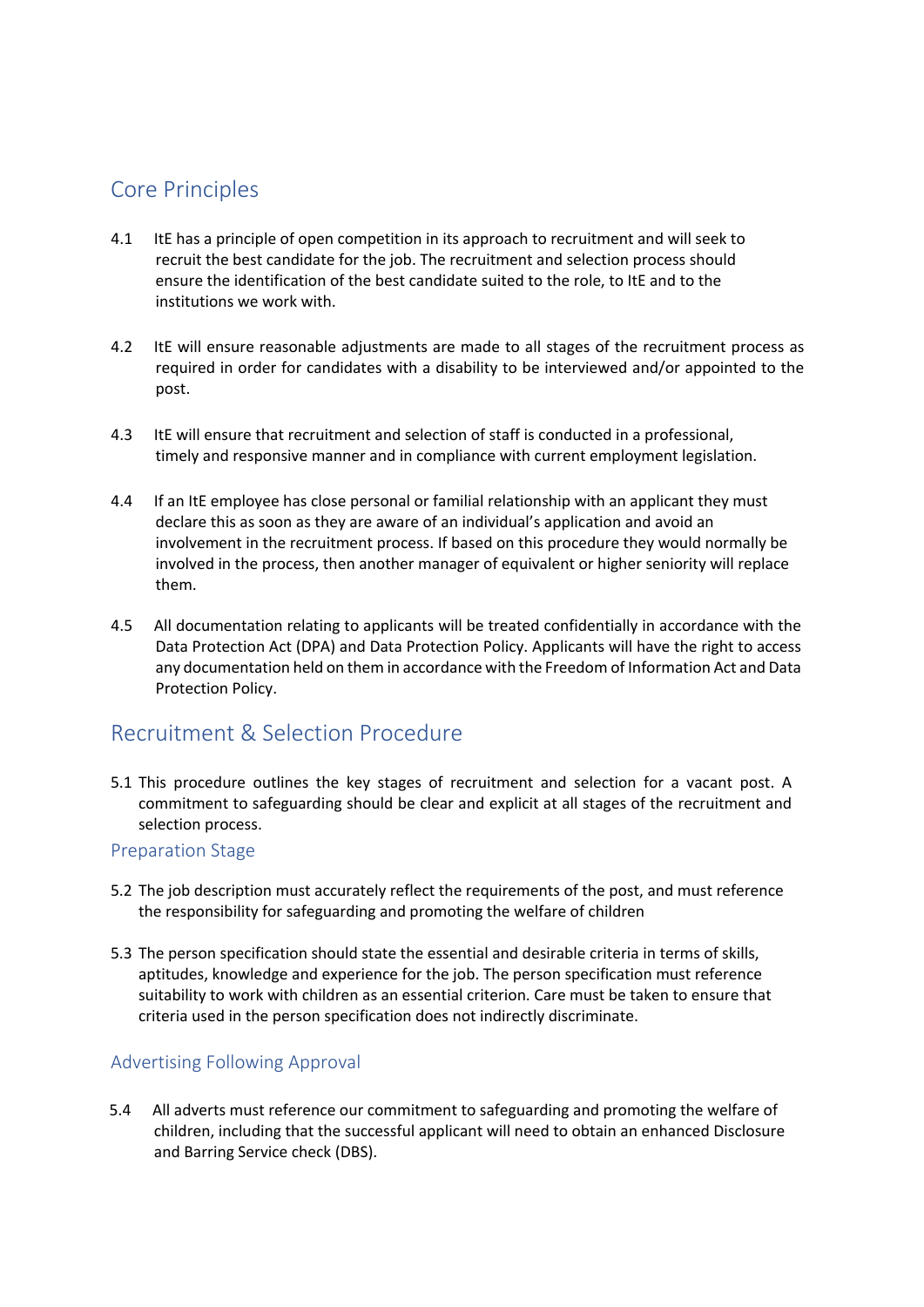#### Shortlisting Candidates

- 5.5 This stage must be carried out by a minimum of two members of staff/Governors, at least one of which has been trained in safer recruitment.
- 5.6 Candidates should be assessed against the selection criteria detailed in the person specification. Only candidates who meet all the essential criteria should be shortlisted. Where possible, candidates not shortlisted should be informed their application has been unsuccessful.
- 5.7 If when shortlisting there is only one applicant that meets the selection criteria then consideration should be given to re-advertising the post in order to allow for a greater pool of candidates to be compared and considered.
- 5.8 Shortlisted candidates should be provided with details of any tests/presentations required, in a reasonable time in advance of the interview. They should also be asked whether there are reasonable adjustments that could be made so that they can fully participate.

#### Obtaining References

- 5.9 References should always be obtained directly from the referee, and with the candidate's consent. Copies of references provided by the candidate or references addressed 'to whom it may concern' should not be accepted.
- 5.10 Information sought from referees should be structured around the requirements of the job and a copy of the job description should be provided to referees. Suitability to work with children should be explored.
- 5.11 References should always be scrutinised, and any concerns resolved satisfactorily before the appointment is unconditional. Any discrepancies will be taken up with the candidate or if appropriate, the referee.
- 5.12 References should be obtained prior to the interview date for all shortlisted candidates unless permission to approach referees at this stage of the process has been expressly denied by the candidate. In exceptional circumstances positions may be offered subject to satisfactory references.
- 5.13 If the appointment is urgent then ItE may seek to obtain a verbal reference followed by a written reference.

#### Selection & Interview

- 5.14 Interviews will be carried out by a minimum of two staff, at least one of whom must have been trained in safer recruitment. Interview questions and the structure of the interview should be agreed in advance and consistently applied to all candidates. Questions should be based on the person specification.
- 5.15 On arrival at the interview, candidates are required to present proof of their identity, right to work in the UK and any relevant qualifications. The Home Office provides information on acceptable right to work documents. Copies of this information will be taken and added to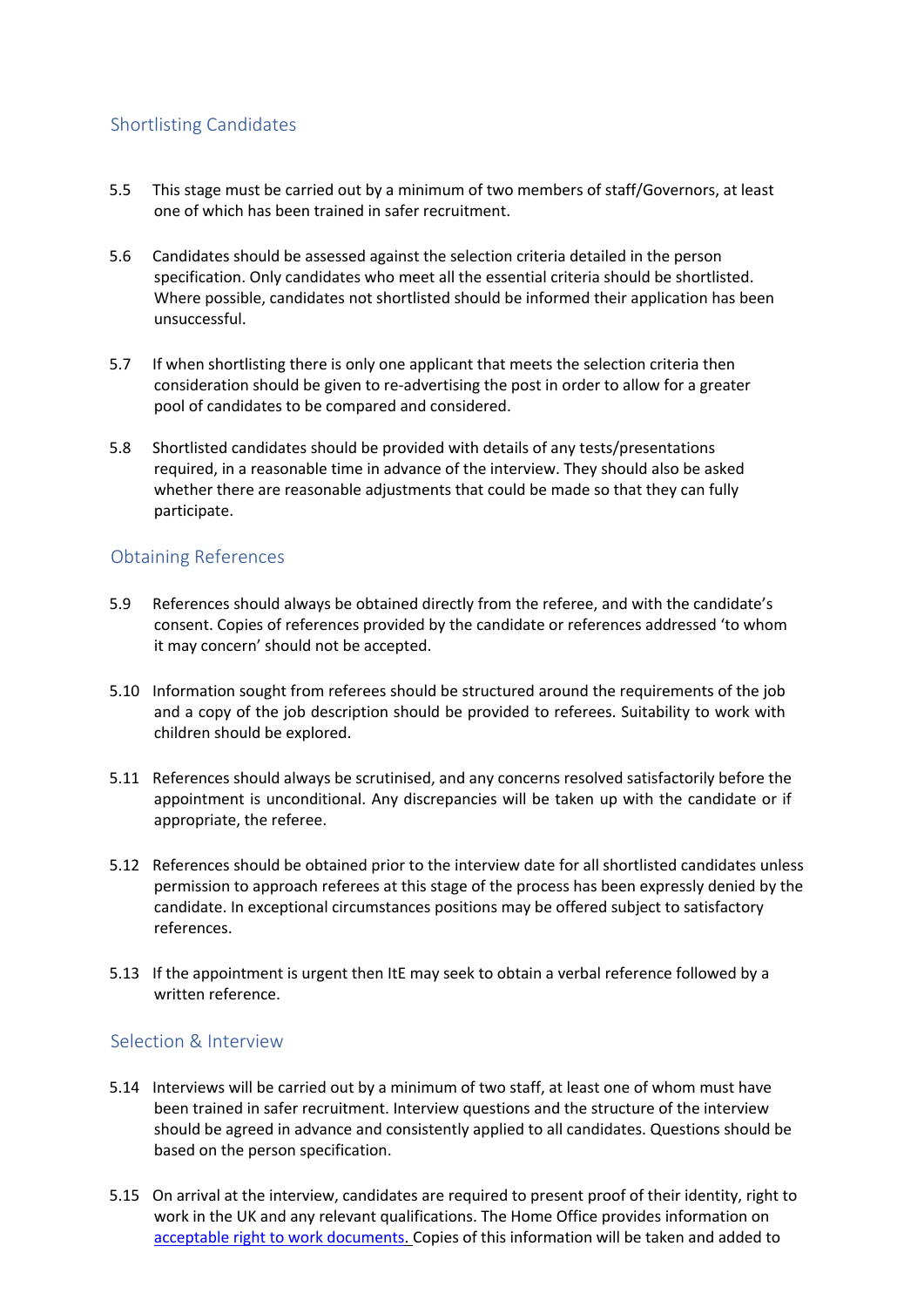the SCR for the successful candidate and destroyed for unsuccessful candidates.

- 5.16 Interviewers should use standardised questions to assess the candidate's suitability for the post against the person specification. All interviews must include questions that explore a candidate's attitude to safeguarding and assess the candidate's attitude, values and behaviours to work with children.
- 5.17 Selection is a two-way process: candidates are assessing the suitability of the role and organisation before making their own decision. Those involved in the selection process should consider how best to convey a positive experience for all candidates.
- 5.18 Any discrepancies or anomalies in the candidate's application/interview must be resolved. This includes unexplained career moves (e.g. frequent moves without progression, or sudden moves to supply teaching or reasons for gaps in employment).
- 5.19 Notes should be taken throughout the interview and passed to HR once the interview process has been completed.
- 5.20 In the event that a candidate requests feedback about their performance in the selection process it should be provided by a member of the panel. Feedback will be based on the candidate's ability to demonstrate their suitability against the person specification.
- 5.21 Both successful and unsuccessful interview candidates should be informed of the outcome of their interview.

#### Making the Appointment

- 5.22 Once an appointment decision has been made, a verbal offer of employment should be made as soon as reasonably practicable. No offer should be made until all interviews have been conducted.
- 5.23 Once the candidate has accepted the offer HR will send a written Contract for Services. Offers of contracts are subject to satisfactory references (if not already obtained) and a Disclosure and Barring Service check and any other checks listed in the Pre-Employment Check Policy (Appendix 1). All staff at every level within the establishment will be subject to these checks and checked appropriately.
- 5.24 HR will ensure that a Contract of Employment is provided to the candidate as soon as possible and no later than 8 weeks from the start date of their employment.
- 5.25 All staff should receive thorough induction and relevant training at the earliest possible opportunity. Safeguarding and Health and Safety training must be carried out on the first day of employment and linked to appropriate polices and guidance.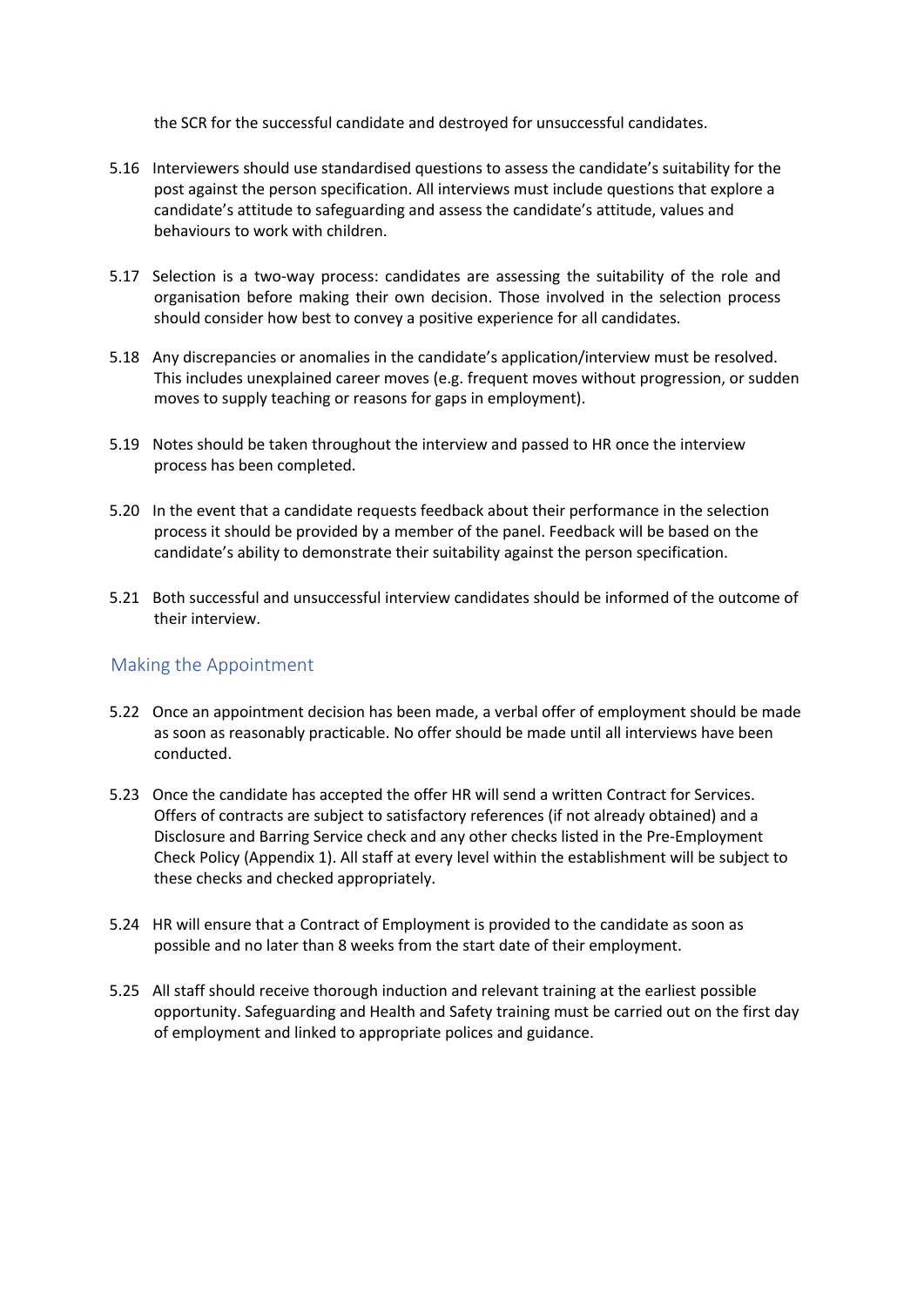# Appendix 1 – Pre-Employment Checks Policy (Staff and Volunteers)

| 1            | <b>Introduction</b>             | 10 |
|--------------|---------------------------------|----|
| $\mathbf{2}$ | <b>Freelance Teaching Staff</b> | 10 |
| 3            | <b>Board Members</b>            | 13 |
| 4            | <b>Reviewing Check Results</b>  | 14 |
| 5            | Previously Lived/Worked Abroad  | 15 |
| 6            | Single Central Record (SCR)     | 15 |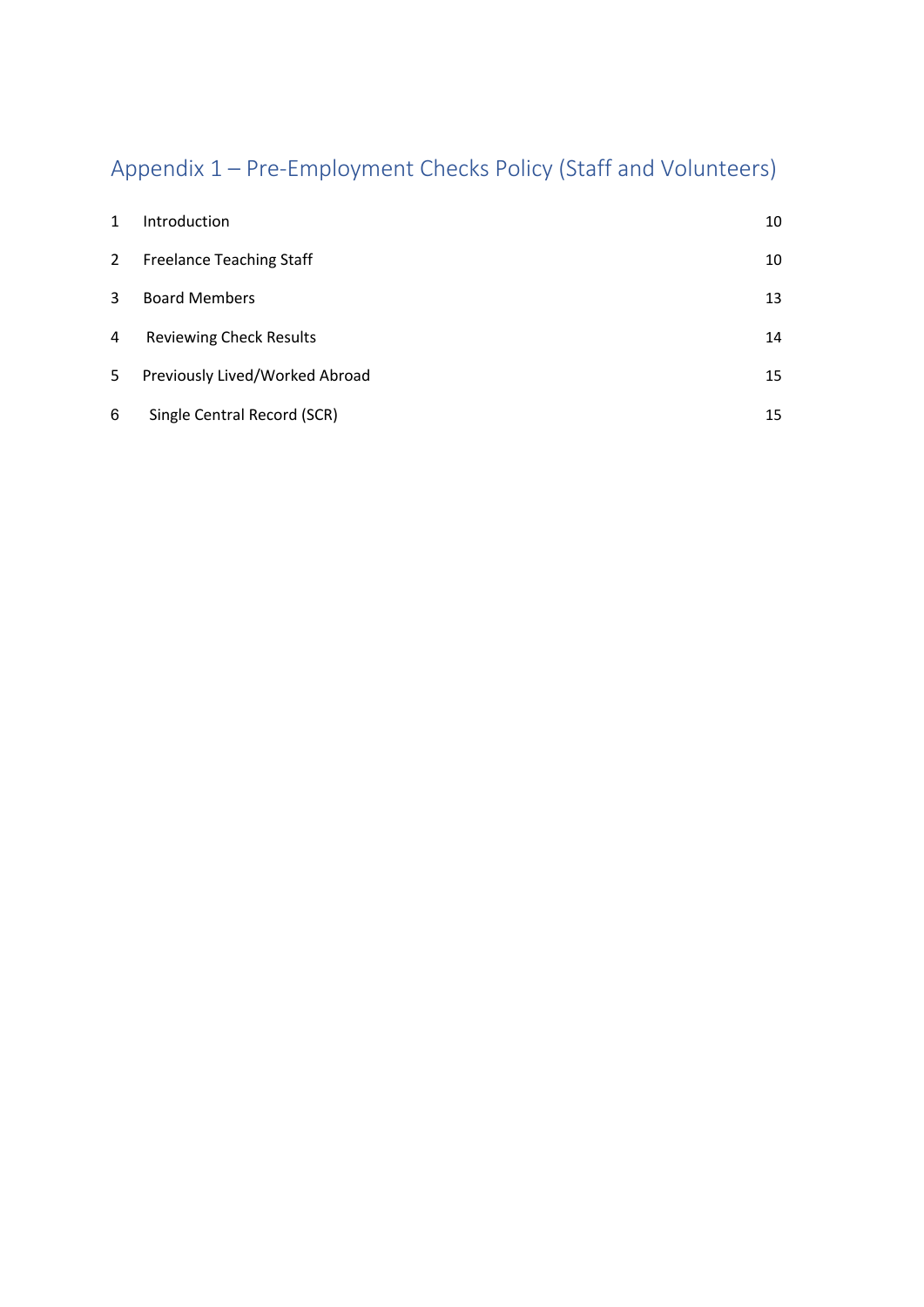# Introduction

- 1.1 As a business it is vital that we safeguard pupils in our care from harm and only offer contracts to those with a right to work in the UK. In order to identify, deter and reject people who might harm children; all employees, Governors, volunteers, agency staff and contractors are subject to a vetting process.
- 1.2 Commencement of employment is subject to a satisfactory enhanced Disclosure and Barring Service (DBS) check for everyone employed by ItE (both paid and unpaid) who has the opportunity to come into contact with children. In exceptional circumstances, where the business requires a post-holder to commence before DBS clearance is received, a safeguarding risk assessment should be carried out. This will only be acceptable if all other pre-employment checks have been completed and both the ItE safeguarding lead and HR department have been consulted. A safeguarding risk assessment must not replace the DBS check and clearance should be sought at the earliest opportunity. In addition, those employed in regulated activity must also be checked against the barred list using the Employer Access Online service. References and a right to work in the UK check are also undertaken.
- 1.3 Once contracted, and all pre-employment checks have been satisfactorily completed, no further vetting checks are required to be undertaken in relation to a member of staff, unless there is a reason to suspect that they have received a conviction or caution. It is a contractual obligation for employees to advise ItE if they are subject to a police investigation, receive a conviction or caution. Failure to notify ItE will result in immediate termination of their contract.

# Freelance Teaching Staff

- 2.1 All freelance teaching staff are involved in regulated activity and therefore, their appointment is subject to satisfactory completion of:
	- An enhanced DBS check
	- A children's barred list check
	- Employer Access Online service check (checking to ensure they are not subject to a prohibition order issued by the Secretary of State)
	- Two written references, at least one from their current/most recent employer
	- Proof of their right to work in the UK
	- An overseas criminal record check (if they have worked or lived abroad in the last 5

years)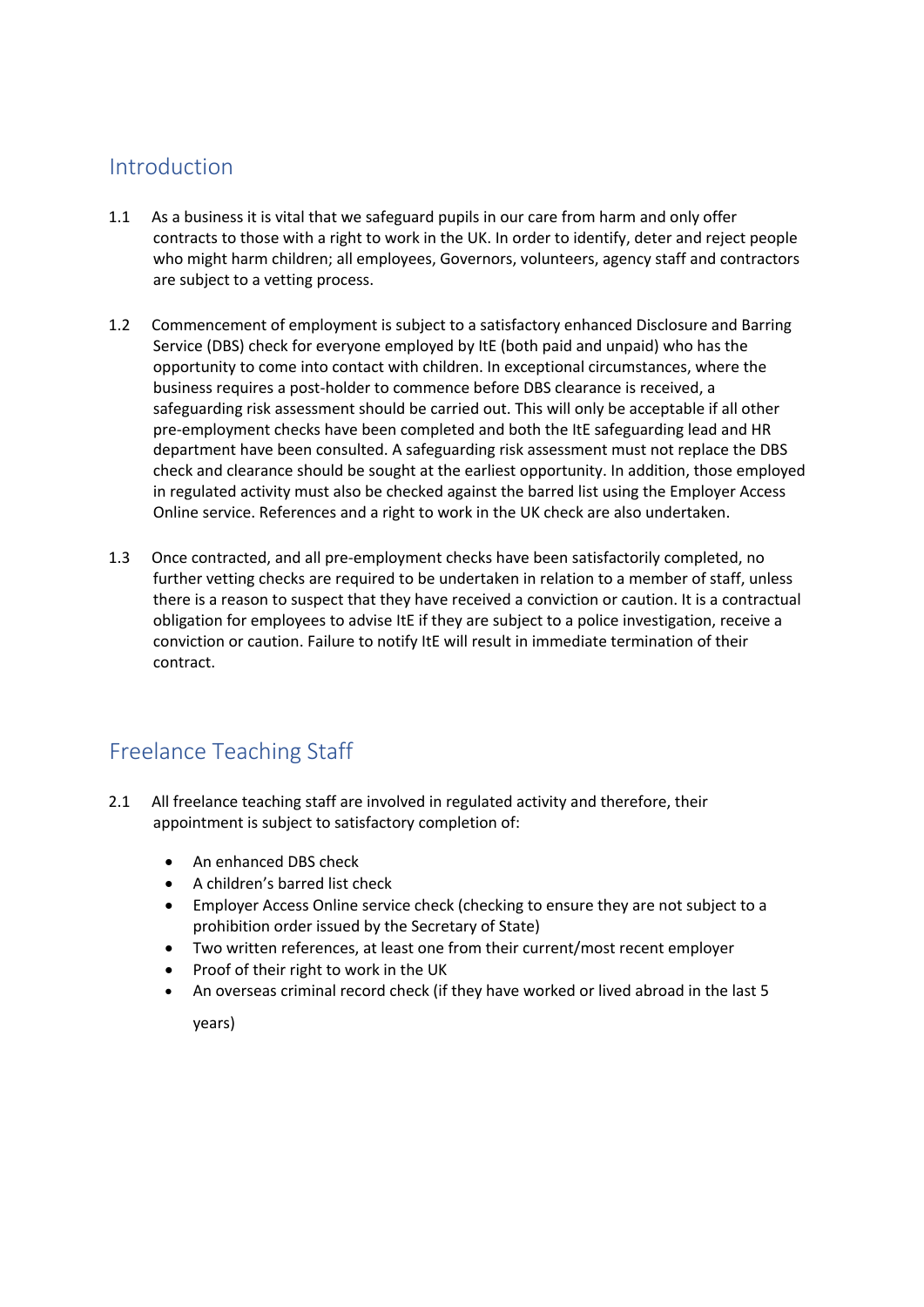# Board Members

- 3.1 All Board members are required to satisfactorily complete the following prior to appointment:
	- An enhanced DBS check
	- Proof of their right to work in the UK
	- A children's barred list check
	- Declaration of Business Interest Form.

# Reviewing Check Results

4.1 If the enhanced DBS check is clear, the individual is not on the barred list and in the case of teachers the information they provided on their application form matches the information on the Employer Access Online service (e.g. they are not prohibited from teaching and their qualifications are correct), then the individual should be issued a contract.

#### Barred List

4.2 If the barred list check has been completed and the individual is included, they should not be issued a contract.

#### Employer Access Online Service

4.3 If a teacher is prohibited from teaching, they should issue a contract. If the information they provided on their application form does not match the information on the Employer Access Online service, this should be discussed with the teacher. Where the individual has intentionally lied on their application form, they should not be issued a contract. For all other explanations, it is for the Managing Director to determine whether or not they should be issued a contract based on the circumstances. A copy of the minutes from any meetings with the teacher should be included on their personnel file, along with the rational used to determine whether or not they were issued a contract.

#### Enhanced Disclosure and Barring Service (DBS) Check

- 4.4 Where an enhanced DBS check is not clear the following questions should be considered:
	- Was the information declared on their application form (for paid staff)?
	- Was the information discussed prior to submission of the DBS check?
	- How long ago was the caution/conviction?
	- Is the caution/conviction relevant to the position for which the check was carried out?
- 4.5 If the caution/conviction was discussed prior to the return of the completed DBS check then it is assumed that consideration has been given to the circumstances surrounding the caution/conviction and it has been determined that the individual should be issued a contract.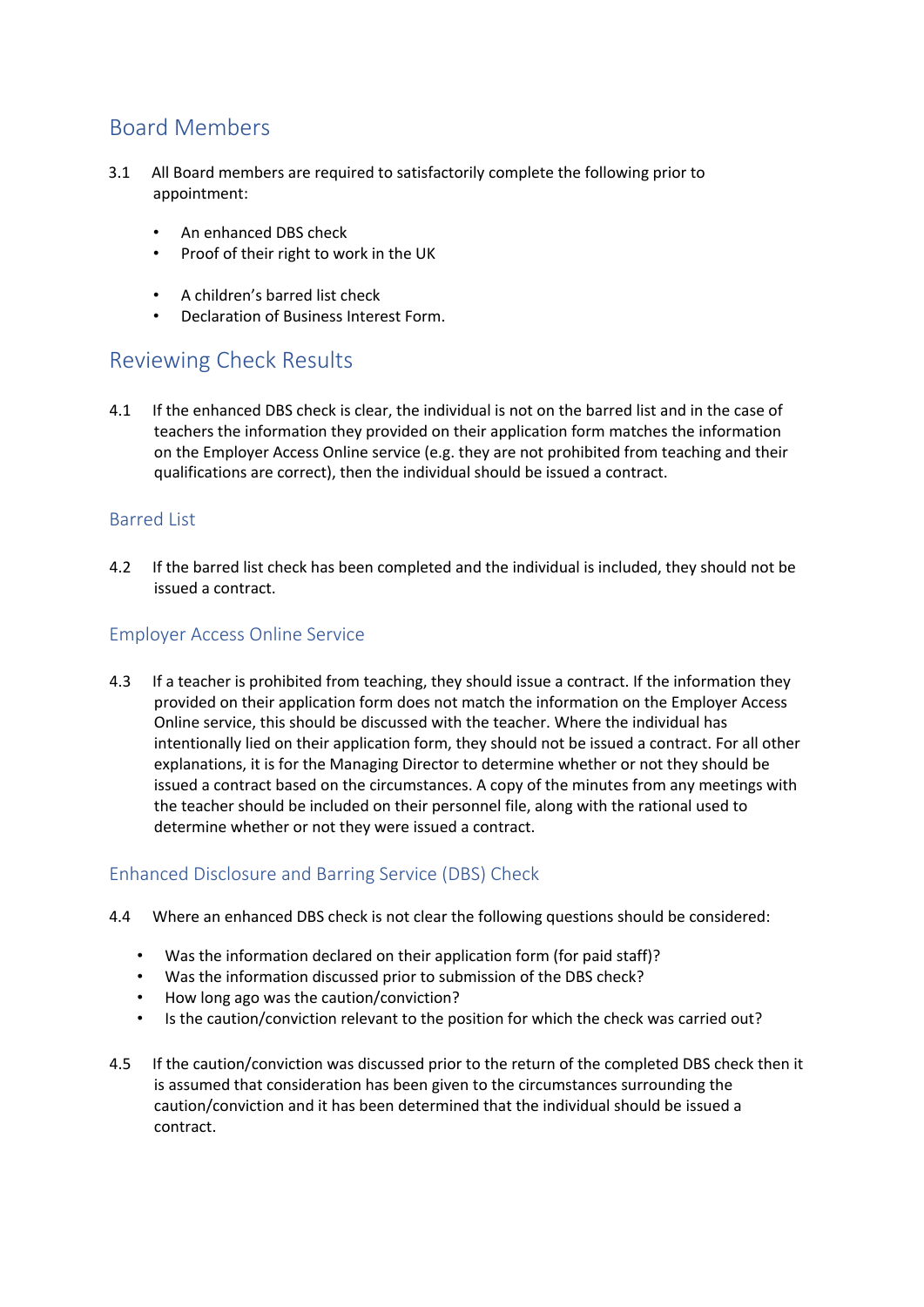- 4.6 If the caution/conviction was not discussed prior to return of the completed DBS check then a meeting needs to take place with the individual to discuss why they did not declare it and the circumstances surrounding the caution/conviction.
- 4.7 When considering whether or not to employ an individual with a caution/conviction, the DBS risk assessment should be completed.

#### Proof of right to work

- 4.8 Proof of right to work in the UK needs to be checked for all freelance contractors and employees, ANDS volunteers. The two documents which should be checked are:
	- Passport
	- Visa
- 4.9 UK, EEA and EU citizens have a right to work in the UK, the exception of those from Bulgaria. Citizens for all other countries (and Bulgaria) will require an appropriate visa.
- 4.10 If the individual does not have the right to work in the UK then they cannot be employed/volunteer.

# Previously Lived/Worked Abroad

- 5.1 If an individual has lived/worked abroad in the last 5 years then additional checks will need to be undertaken.
- 5.2 The Home Office provides a country by country guide for the application processes for foreign national criminality information. The appropriate check listed in that guide should be conducted.
- 5.3 The same consideration should be given to any cautions/convictions identified by this check as those identified on an enhanced DBS check.

# Single Central Record (SCR)

- 6.1 The Single Central Record (SCR) should contain a list of all staff and volunteers, the checks carried out, date they were carried out and who by.
- 6.2 The Single Central Record should list which category the individual was checked under (e.g. teacher, volunteer etc.) and should only contain details for current volunteers, Freelance workers and contractors.